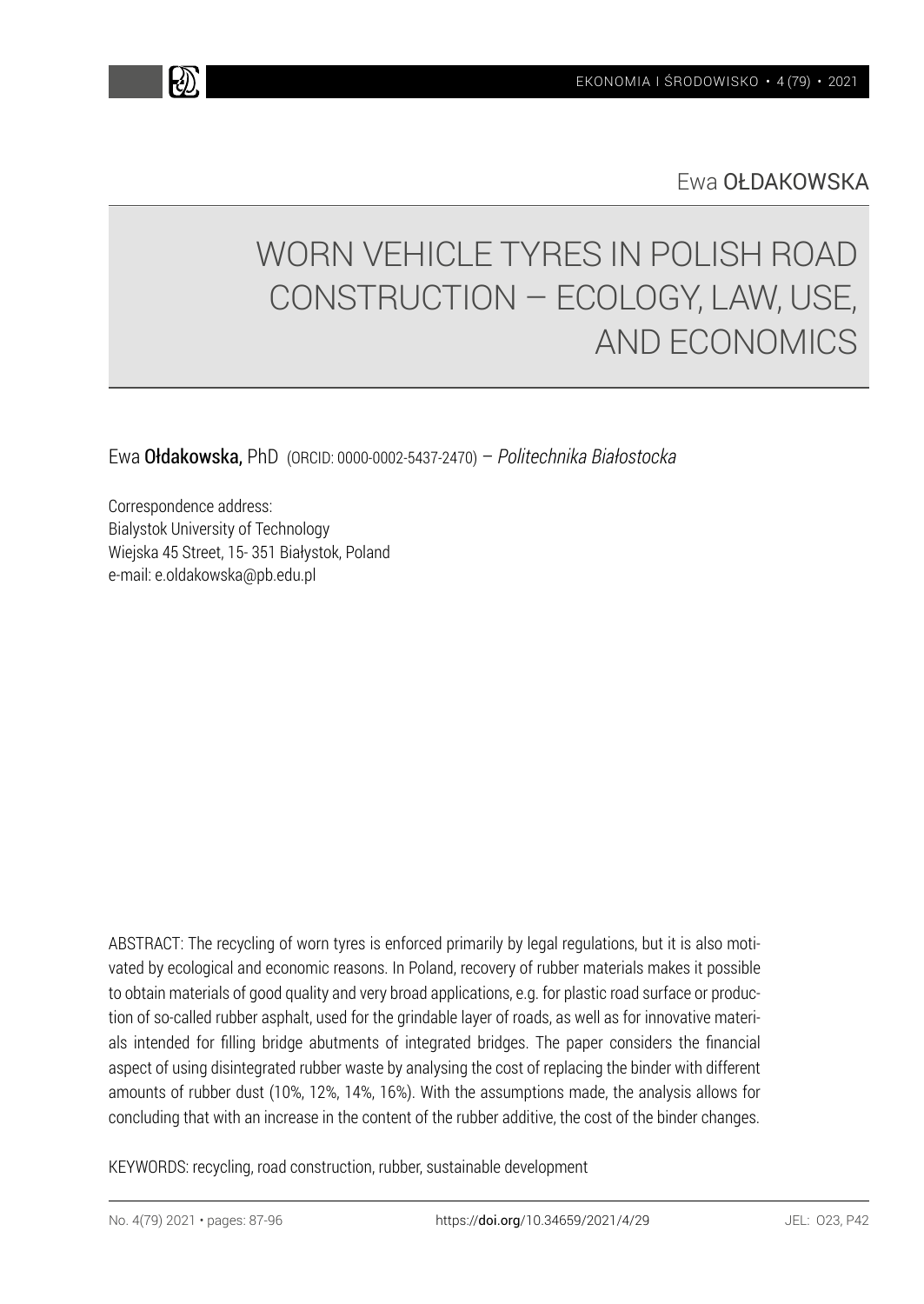#### Introduction

The recycling of worn tyres is enforced primarily by legal regulations, but it is also motivated by ecological and economic reasons. In Poland, the recovery of rubber materials makes it possible to obtain good quality materials with a very wide range of applications. End-of-life tyres, due to their diverse composition: rubbers (natural rubber, nitrile butadiene rubber, ethylene-propylene-diene-monomer rubber), fillers, antioxidants, antiozonants, and curing agents (Fazli & Rodrigue, 2020) are resistant to biodegradation, photochemical decomposition, and thermal degradation (Fukumori et al., 2002, Karger-Kocsis et al., 2013). Nevertheless, they can be successfully recycled to recover energy (Amari et al., 1999, Ramarad et al., 2015) or perform pyrolysis (Shah et al., 2007). They are also used as a fuel source in cement furnaces or as fuel for the production of steam, electricity, paper, lime, and steel. Unfortunately, burning tyres as fuel release dangerous gases and recovers only 25% of the energy used to make rubber (Van Beukering & Janssen, 2001). In addition, pyrolysis of waste tyres decomposes the rubber component into soot, zinc, sulphur, steel, oils, and gas, and the high operating costs of pyrolysis plants limit the widespread use of this method (Ilkılıç & Aydın, 2011). Several environmentally friendly recycling techniques have been developed, such as triboelectric separation, foam flotation, and laser breakthrough spectroscopy. However, those methods are expensive, and the recycled rubbers vary in purity, size, shape, and surface topography quality (Adhikari et al., 2000, Fang et al., 2001, Singh et al., 2017). Vulcanised rubber wastes are difficult to recycle, nevertheless as very durable, strong, and flexible materials, they may be used as fillers in the production of composites (Medina et al., 2018) or components of asphalt mixtures (Kaloush, 2003, Plewa, 2014, Radziszewski et al., 2017, Sybilski, 2009).

The aim of this paper is to approach the problem of worn tyres in a broader scientific-practical and financial-economic context, taking into account the legal framework and ecological aspects.

## Legal aspects of using worn vehicle tyres in the construction

With the increasing number of vehicles on the roads each year, the number of tyres in circulation is also increasing. In 2018 alone, those were over 274,000 tonnes of tyres (274,448 to be exact) (Statistics Poland) that are expected to be disposed of in the future. It will take more than 100 years for worn tyres to decompose, so it is important to put the mechanisms allowing to reuse them in 100% in place.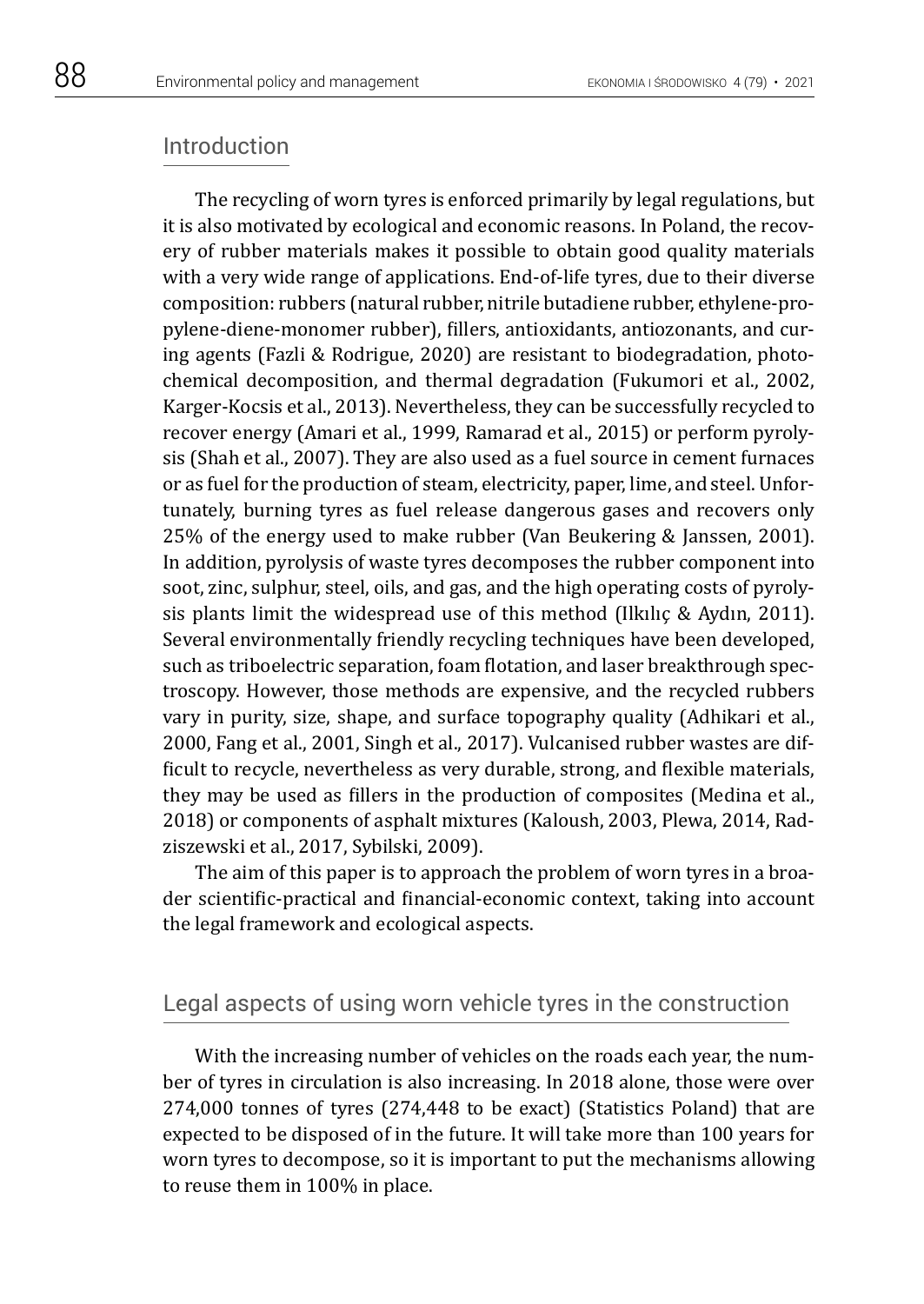As implemented in the national legislation systems, the principles of waste management are closely related to the general principles of environmental law applicable at the international level.

In Poland, the management of waste rubber from worn vehicle tyres is regulated by laws that follow three important EU directives:

- 1) Landfill 1999/31/EC (Council Directive 99/31/EC of April 26, 1999, on the landfill of waste), which bans the landfilling of whole vehicle tyres from July 2003 and of disintegrated parts from July 2006, and obliges all Member States to implement these bans.
- 2) End-of-Life Vehicle 2000/53/EC (Directive 2000/53/EC of the European Parliament and of the Council of September 18, 2000, oend-of-lifefe vehicles) sets out how end-of-life vehicles should be dealt with, imposing on European vehicle manufacturers an obligation to recover 85% and recycle 80% of the vehicle mass from 2006, and to recover 95% and recycle 85% from 2015, respectively. According to the directive, the vehicles should have all tyres removed before scrapping.
- 3) Waste Incineration 2000/73/EC obliges cement plants to use the worn vehicle tyres as an alternative fuel to impose higher limits on harmful waste gas emissions of  $NO<sub>x</sub>$  up to 800 mg/m<sup>3</sup> (Journal of Laws 2014 pos. 1546).

The first Polish law compliant with (Council Directive 99/31/EC of April 26, 1999, on the landfill of waste), which prohibited the storage of worn vehicle tyres, was the Act of April 27, 2001, on waste (Journal of Laws 2001 No. 62, pos. 628). Another act regulating their management was the Act of May 11, 2001, on the duties of entrepreneurs with respect to the management of certain types of waste and product fees (Journal of Laws 2001 No. 63, pos. 639). It set out the principles for determining and collecting the product fee – in order to prevent waste generation, limit its negative impact on the environment, and ensure a high level of waste recovery and recycling. Another act, the so-called "cleaning act", was the act of February 7 2003 (Journal of Laws No. 7, pos. 78, from 2003), introducing the obligation to recycle the worn tyres from 2004. The target was set at 15% in 2007, where tyre retreading was not considered recycling but recovery. Further legal acts of significant importance for worn tyre management were: The Act on international trade in waste of July 30 2004 (Journal of Laws No. 191, pos. 1956, from 2004) and the "wreck" act (consistent with (Directive 2000/53/EC of the European Parliament and of the Council of September 18, 2000, on end-oflife vehicles), Journal of Laws 2005 No. 25, pos. 202) concerning end-of-life cars.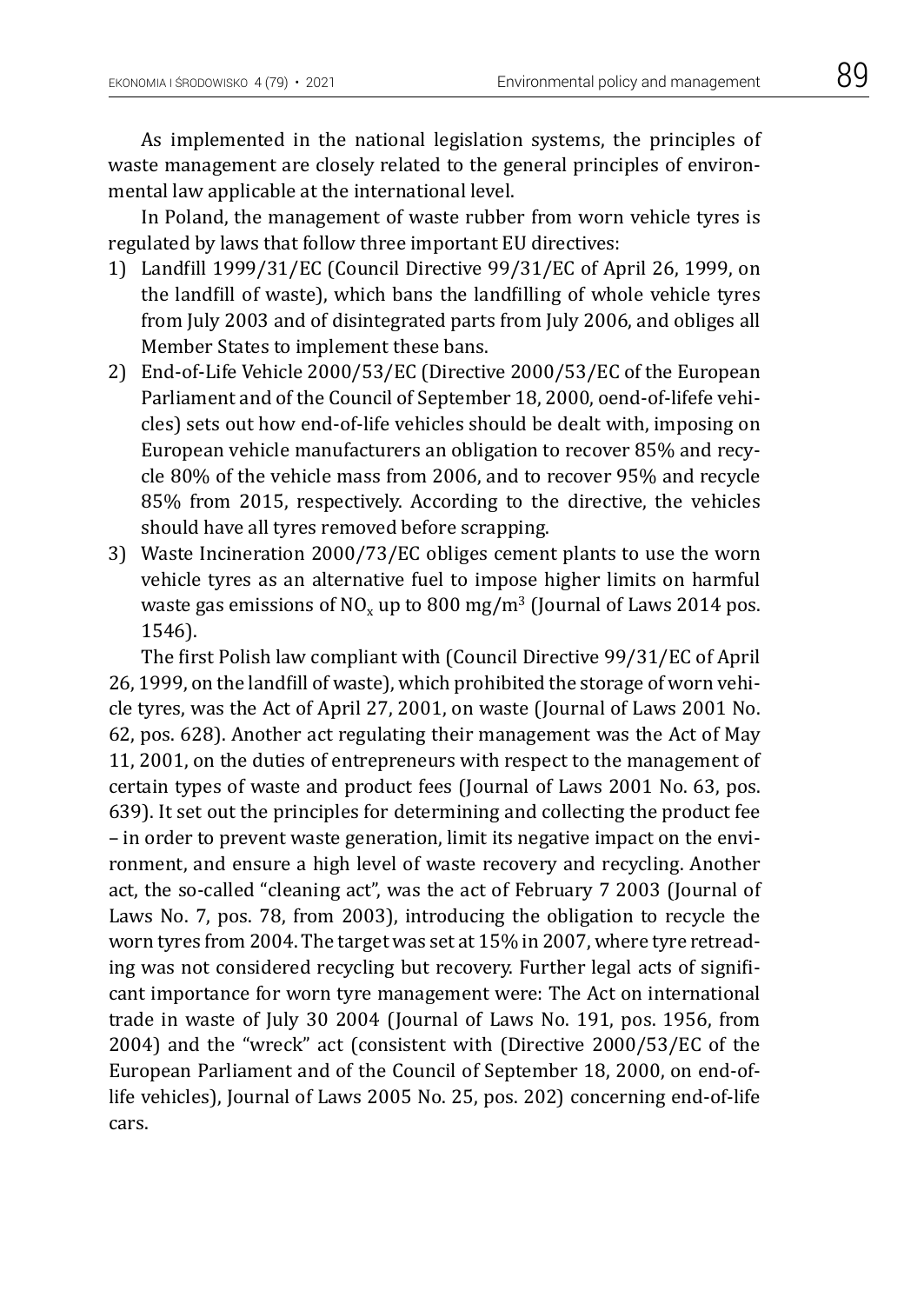## Examples of the use of worn vehicle tyres in Polish road construction

The use of worn, used tyres in the Polish road construction industry includes the production of the so-called rubber asphalt (AMG), used for the asphalt grindable layer of the road. Vehicle tyres are subjected to the same weather factors as road surfaces, and their composition and properties make rubber a good modifier for asphalt. The "rubber asphalt" is a mixture of road asphalt and disintegrated rubber from vehicle tyres (at least 15% by weight), which swells when reacting with hot asphalt. Disintegrated rubber from vehicle tyres can be introduced in two ways, dry or wet. The dry method consists in adding rubber granulate to the mineral mixture in order to replace part of the aggregate, while the wet method consists in modifying the binder with rubber dust beforehand and introducing the finished rubber and asphalt binder into the mineral mixture. The addition of rubber to asphalt improves road quality, ageing resistance, and durability, as well as increasing traction between the surface and the tyre while lowering noise levels and reducing the braking distance for cars. Such technology is already used in the USA, Spain, the UK and China. Several tens of kilometres of roads in Poland (in several locations) were also built. This technology is characterised by improved parameters (in relation to other existing technologies) in terms of:

- longer service life.
- resistance to thermal cracking (mixtures used for the grindable layer do not crack at all at low temperatures, or cracks develop much more slowly, and the layer maintains its structural integrity almost to the very end),
- lower values of stiffness modulus and higher stress relaxation capacity,
- increased resistance to fatigue cracking and rebound cracking,
- increased resistance to permanent deformation caused by high temperature,
- improved anti-slip properties (the rubber particles on the surface of the aggregate grains increase friction between the tyre and the road), resulting in shorter braking distance,
- noise reduction (the layer, thanks to its structure, reduces the noise level from vehicles by 2-5 dB on average).

Another application of worn tires in Polish road construction is their use in the form of rubber granulate in the poroelastic pavement. In the period from May 1, 2018, to April 30, 2021, a project with the acronym SEPOR (Safe, Environmentally Friendly Poroelastic Road Pavement) has been implemented with the aim of developing an innovative poroelastic road pavement, characterised by very low noise, water permeability, suppression of liquid fuel spill fires, as well as good rolling resistance, and anti-slip properties. The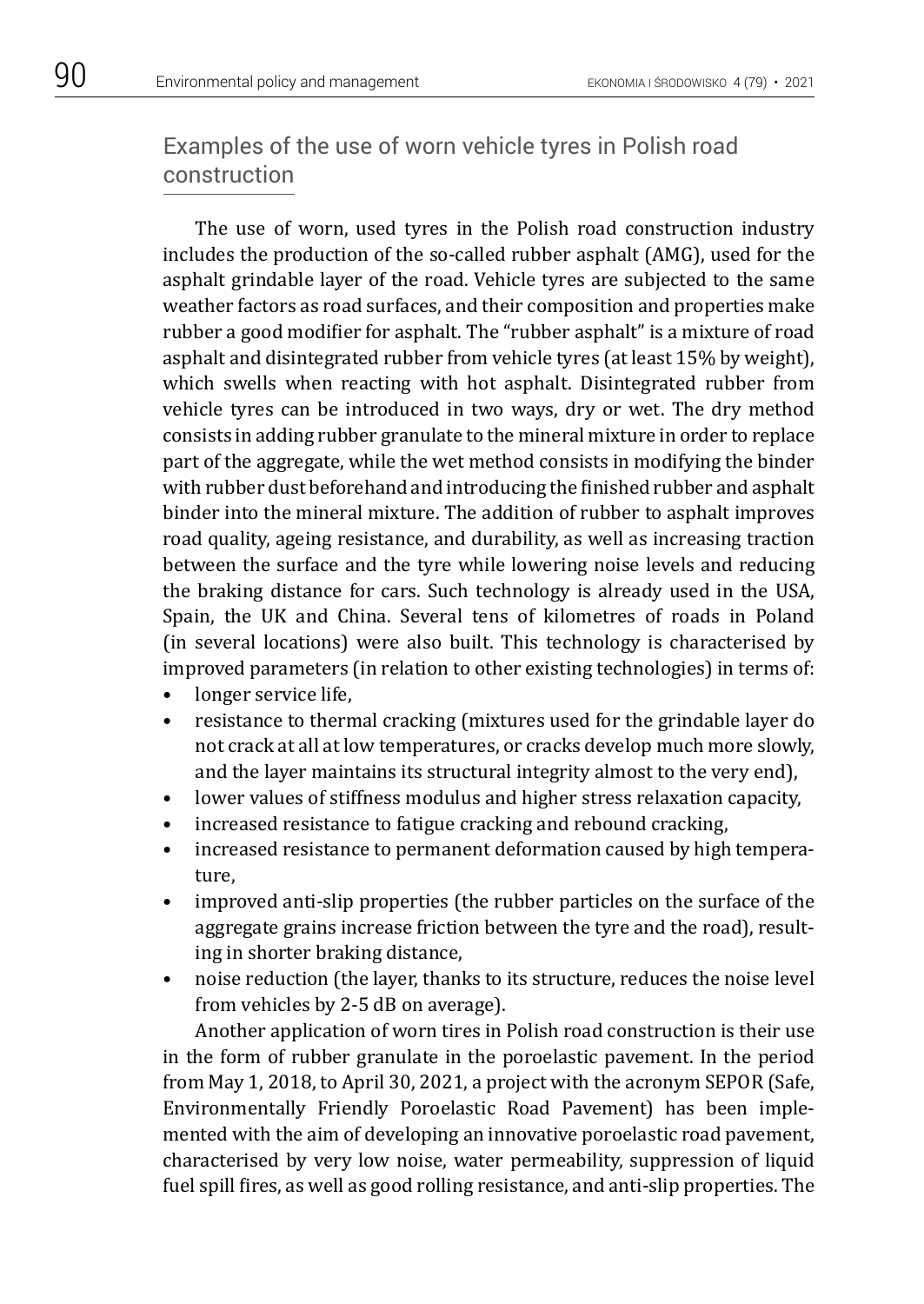poroelastic pavements are pavements that are currently in the experimental phase, and so far, it has not been possible to develop this type of pavement with the required durability. The consortium implemented the project: Gdańsk University of Technology, Białystok University of Technology, MTM S.A. from Gdynia. The 7FP PERSUADE (Poroelastic Road Surface: an innovation to Avoid Damages to the Environment) project, started in 2009, ended in 2015 as a step in improving the poroelastic pavements. The project involved two partners from Poland: Gdańsk University of Technology and the Road and Bridge Research Institute in Warsaw. The poroelastic grindable layers allow for a significant reduction in traffic noise (even up to 12 dB in comparison with the commonly used traditional SMA11 type pavements) and may prove to be more effective and less expensive than acoustic screens, especially in urban conditions.

Moreover, the poroelastic pavements make it difficult, if not impossible, for liquid fuel spills to spread fire, which makes them the pavements for use in tunnels, service stations, and terminal areas. The research in a number of SEPOR projects aims to improve mixture composition, use of new binders made from highly modified asphalts, and a detailed study of the influence of the manufacturing process on the durability of poroelastic pavement, as well as the strengthening of the connection between the poroelastic pavement and the layer below. It should eliminate the problem of the interlayer connection being torn apart by tangential forces occurring at the contact between the layers. Moreover, the anti-slip properties of the road pavement have been optimised. The experimental sections were built and subjected to typical traffic loads and weather conditions as part of the project.

The development of non-expensive, environmentally friendly, and innovative materials derived from recycled vehicle tyres for backfilling the bridge abutments is the aim of another project funded by the National Centre for Research and Development and carried out by a consortium of four partners: Rzeszów University of Technology, Promost Consulting, Remost Dębica, Geotech Rzeszów. The project's duration is the two stages – a research stage that fell between August 2015 and February 2018, and an implementation stage covering six months: March-August 2018.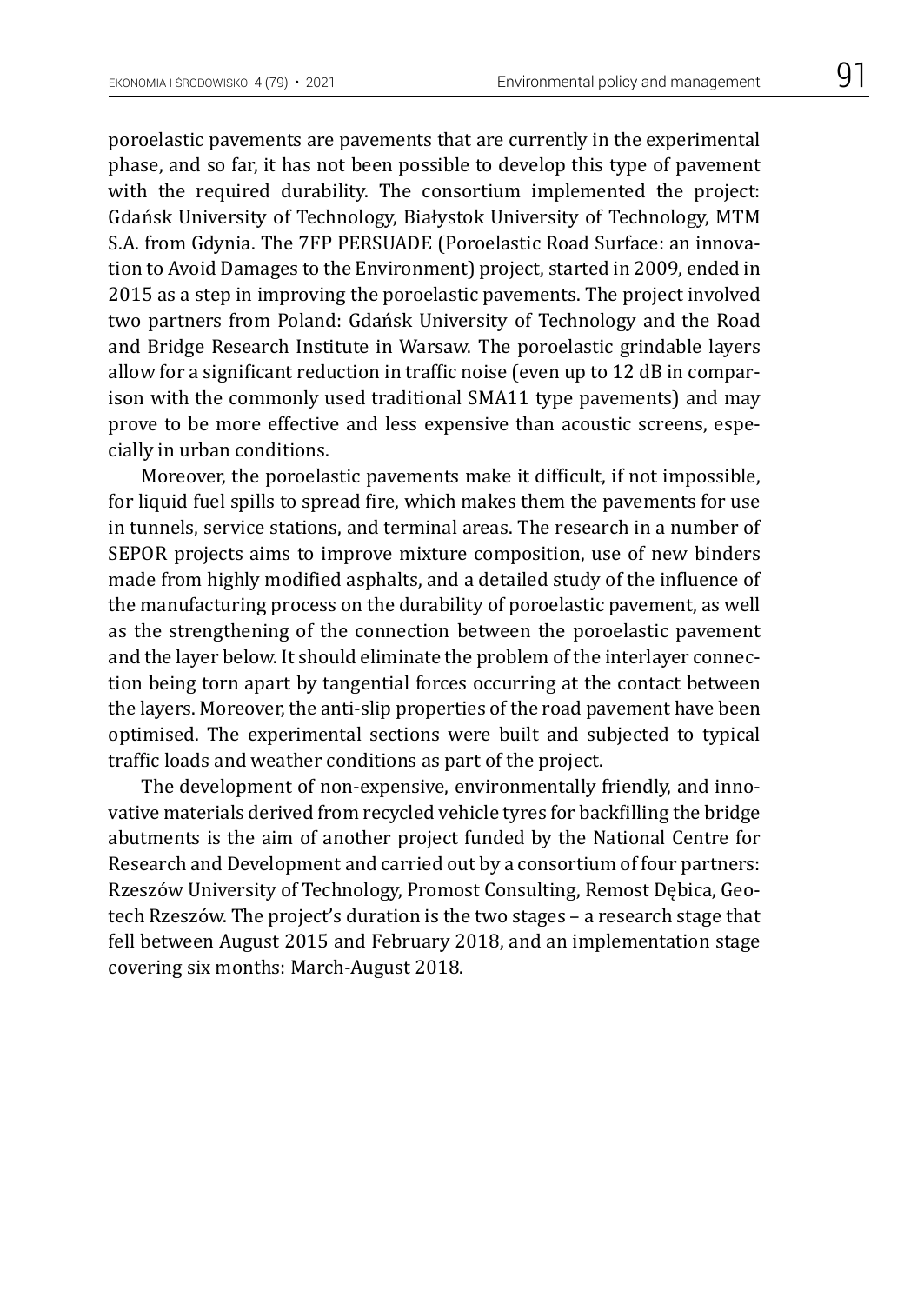## The financial aspect of using the disintegrated worn car tyres for asphalt binders modification

The use of rubber dust to modify asphalts is undoubtedly a significant improvement in their properties, the "second life of the tyre", and the associated financial relationships.

In order to establish these relationships, the cost calculations have been carried out for substituting the binder with rubber. The original percentage of the binder contained in asphalt mixtures of the types of AC 11 and SMA 11 asphalt concrete, designed for the grindable layer of road pavements loaded with KR3 and KR4 traffic, has been used to evaluate the cost of the binder. The asphalt mixtures have been designed following (WT-2 2014). A mixture of aggregates (lime dust, broken sand 0/2, grit 2/5.6, grit 2/8, grit 4/8, grit 8/11) of constant granulometric composition and road asphalt 50/70 has been used for their construction. The list of compositions of asphalt mixtures is presented in table 1.

|                                          | List of compositions (share in %) of asphalt mixtures       |               |                             |  |
|------------------------------------------|-------------------------------------------------------------|---------------|-----------------------------|--|
| Type of material                         | AC 11 50/70<br>SMA 11 50/70<br><b>KR3-4</b><br>$KR 3-4 (I)$ |               | SMA 11 50/70<br>KR 3-4 (II) |  |
| Asphalt<br>Limestone dust<br>Broken sand | 5.80<br>7.50                                                | 6.60<br>10.27 | 7.20<br>8.40                |  |
| 0/2<br>Grit 2/5.6                        | 28.30                                                       | 6.53<br>23.33 | 15.80<br>4.60               |  |
| <b>Grit 2/8</b><br>Grit 4/8              | 37.70                                                       | 10.27         | 25.10                       |  |
| Grit 8/11                                | 20.70                                                       | 43.00         | 38.90                       |  |
| Total                                    | 100.00                                                      | 100.00        | 100.00                      |  |

Table 1. List of compositions (share in %) of asphalt mixtures

Source: author's work.

The cost analysis of binder modified with various content of rubber dust (in the amount of 10%, 12%, 14%, 16% in relation to binder weight) has been performed using prices included in the monthly information (Informacja miesięczna …) and quarterly information (Informacja o cenach …) of "Sekocenbud" publishing house. The price of granulate has been established upon the basis of sale offers (unit prices fluctuated around 700 PLN per Mg). The price does not include the purchase and external transport costs, which should be calculated individually according to the actual conditions. The unit price of the binder is 1940 [PLN/t]. Lists of costs of replacing the binder with various amounts of disintegrated worn vehicle tyres are shown in tables 2, 3, and 4.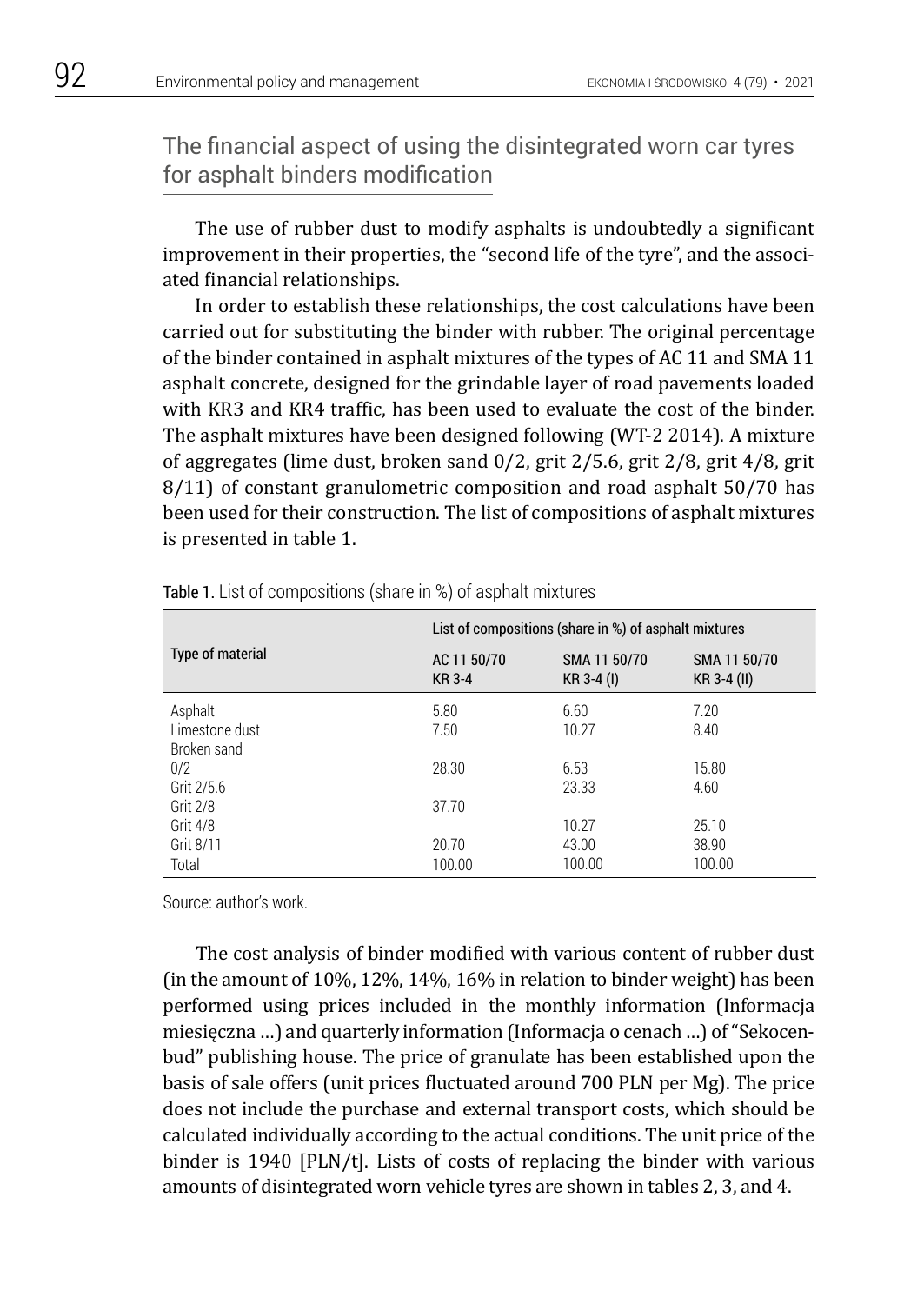#### Table 2. List of costs of replacing the binder (originally used in mineral and asphalt mixture AC 11 50/70 KR 3-4) with various content of rubber additive

| Type of material                           | Costs [in PLN] of replacing the binder (originally used in the asphalt mixture AC<br>11 50/70 KR 3-4) with rubber additive in amount of: |                          |                         |                        |                         |
|--------------------------------------------|------------------------------------------------------------------------------------------------------------------------------------------|--------------------------|-------------------------|------------------------|-------------------------|
|                                            | $0\%$                                                                                                                                    | 10%                      | 12%                     | 14%                    | 16%                     |
| <b>Bitumen</b><br>Rubber additive<br>Total | 112.52<br>112.52                                                                                                                         | 101 27<br>4.06<br>105.33 | 99.02<br>4.87<br>103.89 | 96.77<br>5.68<br>10245 | 94.52<br>6.50<br>101.01 |

Source: author's work.

Table 3. List of costs of replacing the binder (originally used in mineral and asphalt mixture SMA 11 50/70 KR 3-4) with various content of rubber additive

| Type of material                           | Costs [in PLN] of replacing the binder (originally used in the asphalt mixture<br>SMA 11 50/70 KR 3-4) with rubber additive in amount of: |                         |                          |                          |                          |
|--------------------------------------------|-------------------------------------------------------------------------------------------------------------------------------------------|-------------------------|--------------------------|--------------------------|--------------------------|
|                                            | $0\%$                                                                                                                                     | 10%                     | 12%                      | 14%                      | 16%                      |
| <b>Bitumen</b><br>Rubber additive<br>Total | 128.04<br>128 04                                                                                                                          | 115 24<br>4.62<br>11986 | 112.68<br>5.54<br>118.22 | 110 11<br>6.47<br>116.58 | 107.55<br>7.39<br>114 95 |

Source: author's work.

Table 4. List of costs of replacing the binder (originally used in mineral and asphalt mixture SMA 11 50/70 KR 3-4) with various content of rubber additive

| Type of material                           | Costs [in PLN] of replacing the binder (originally used in the asphalt mixture<br>SMA 11 50/70 KR 3-4) with rubber additive in amount of: |                         |                          |                         |                          |
|--------------------------------------------|-------------------------------------------------------------------------------------------------------------------------------------------|-------------------------|--------------------------|-------------------------|--------------------------|
|                                            | $0\%$                                                                                                                                     | 10%                     | 12%                      | 14%                     | 16%                      |
| <b>Bitumen</b><br>Rubber additive<br>Total | 139.68<br>139.68                                                                                                                          | 12571<br>5.04<br>130.75 | 122 92<br>6.05<br>128.97 | 120.12<br>7.06<br>12718 | 117.33<br>8.06<br>125.40 |

Source: author's work.

Tables 2, 3, and 4 show that some savings can be made regardless of the rubber additive used (in the range considered). First, the rear savings in asphalt, and second, differences result from the prices of the materials. Replacing 10% of the binder with 10% of the rubber additive means the total cost of the binder is lower by 6.39% (in comparison with the values determined for the binder not subjected to modification). The 12% rubber waste content in asphalt is a 7.67% lower expenditure, while the use of 14% waste material is a cost reduction of almost 9% (8.95%). The presence of 16% of disintegrated rubber waste from worn vehicle tyres represents savings of 10.23%.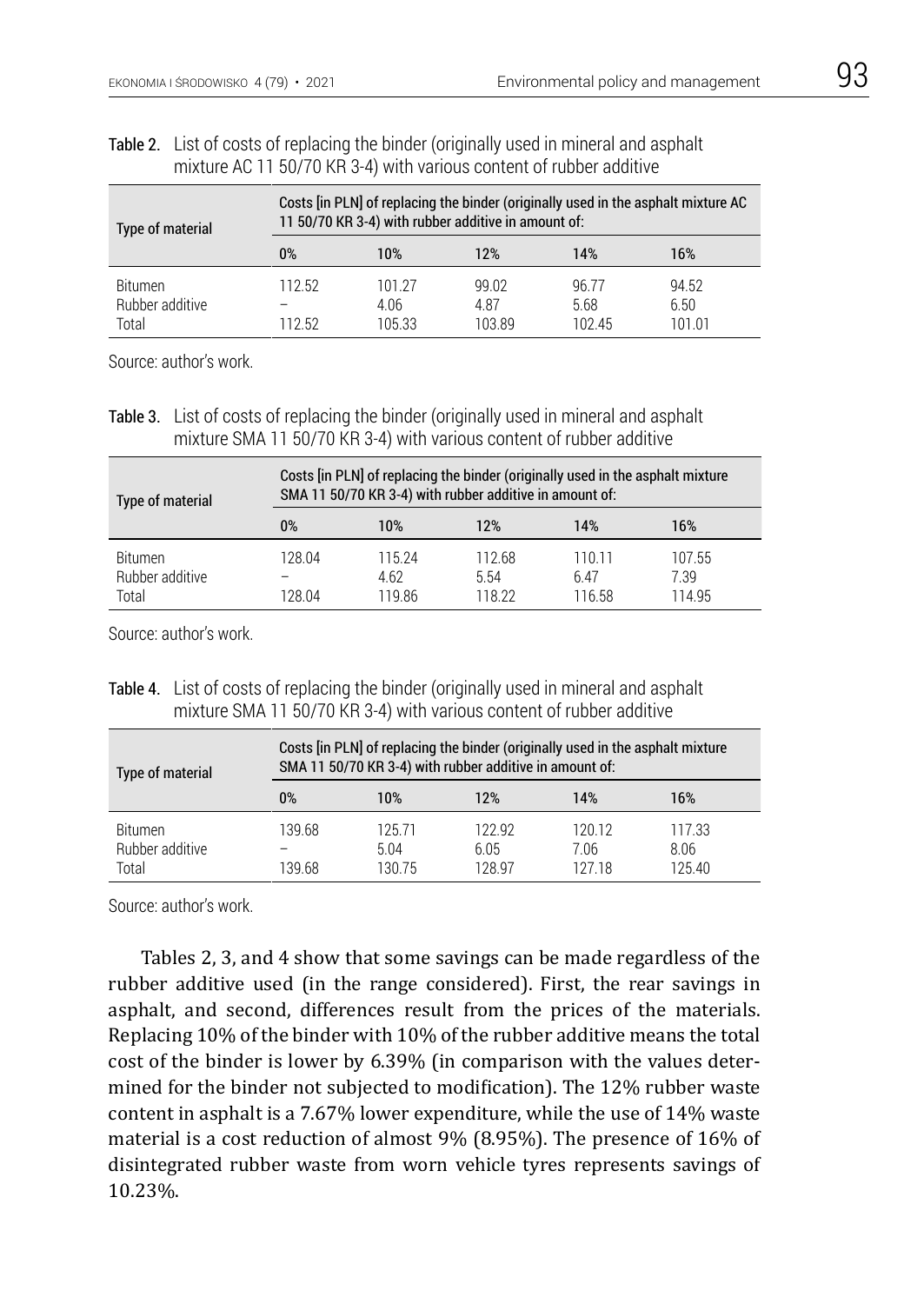Tables 2, 3, and 4 are lists of binder costs, assuming that disintegrated rubber waste will be purchased at the price of 700 PLN per Mg and "introduced" into the binder in ratio, for example, 10% of binder – 10% of rubber additive. However, each mixture has a different binder content, and the use of rubber and asphalt binder salon requires redesigning the entire asphalt mixture each time. Besides, among the production costs, despite the significant share of costs and quantities of "input" materials, the manufacturing costs strictly depending on the temperature are also not insignificant. The typical mixture has a production temperature of 150°C, while the production temperature of the asphalt mixtures with rubber is 180°C. It looks similar for the range of effective compaction temperatures, which for the typical asphalt is between 95 and 115°C, while for asphalt modified with crumb rubber waste, it is between 120°C and 140°C. The literature (Stefańczyk & Mieczkowski, 2006) indicates that increase of production temperature of the asphalt mixtures beyond the limits of 140-160°C causes a number of negative ecological, technical, and economic phenomena, including in particular: pollution of the atmosphere with hydrocarbon fumes, overheating of the bituminous binder leading to unfavourable structural changes, premature ageing of the pavement, and excessive consumption of driving materials.

#### Conclusions

Rubber derived from worn vehicle tyres (the most numerous group of rubber waste) of very good strength, mechanical, acoustic, or thermal properties is being reused more and more often. Road construction offers many opportunities to use recycled materials. Among various ways of utilising rubber waste, there are asphalt mixtures with their addition, introduced by two methods, dry or wet. The dry method consists in adding rubber granulate to the mineral mixture in order to replace part of the aggregate, while the wet method consists in modifying the binder with rubber dust beforehand and introducing the finished rubber and asphalt binder into the mineral mixture. Another application of worn tires in Polish road construction is their use in the form of rubber granulate in the poroelastic pavement. Another possibility is to develop non-expensive, environmentally friendly, and innovative materials derived from recycled vehicle tyres for backfilling the bridge abutments.

The "second life" of a tyre is also a financial and economic aspect, which has been considered to replace the binder with the rubber. The analysis, with the assumptions made, allowed for concluding that with an increase in the content of the rubber additive the cost of the binder changes. Replacing 10% of the binder with 10% of the rubber additive means a total cost of the binder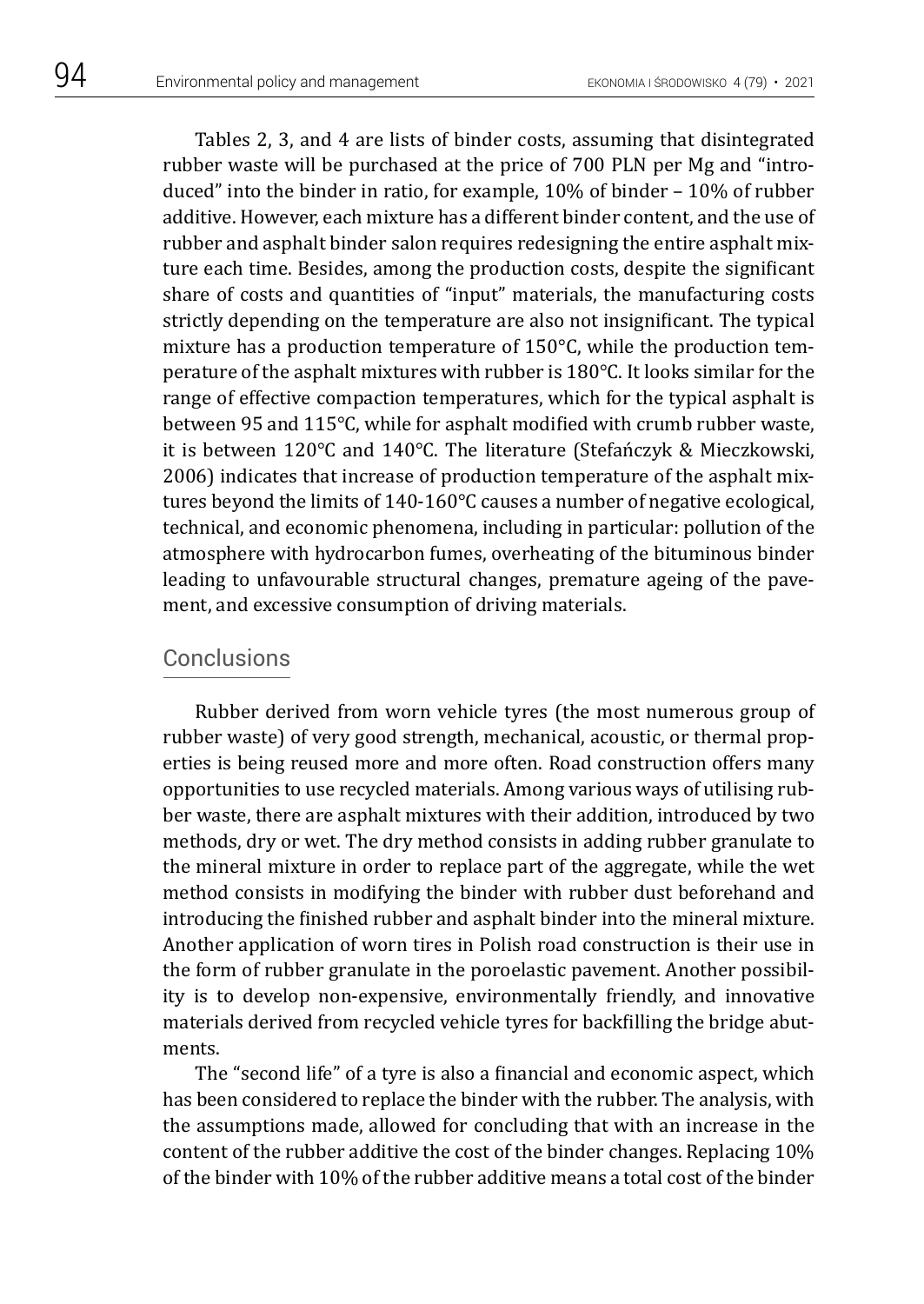is lower by 6.39% (in comparison with the values determined for the binder not subjected to modification). The 12% rubber waste content in asphalt is a 7.67% lower expenditure, while the use of 14% waste material is a cost reduction of almost 9% (8.95%). The presence of 16% of disintegrated rubber waste from worn vehicle tyres represents savings of 10.23%.

### References

- Adhikari, B., De, D., Maiti, S., 2000. Reclamation and recycling of waste rubber. Progress in Polymer Science, 25, 909-948, https://doi.org/10.1016/S0079-6700 (00)00020-4.
- Amari, T., Themelis, N.J., Wernick, I.K., 1999. Resource recovery from used rubber tires. Resources Policy, *25*, 179-188, https://doi.org/10.1016/S0301-4207(99) 00025-2.
- Council Directive 99/31/EC of April 26 1999 on the landfill of waste.
- Directive 2000/53/EC of the European Parliament and of the Council of September 18, 2000, on end-of-life vehicles.
- Fang, Y., Zhan, M., Wang, Y., 2001. The status of recycling of waste rubber. Materials & Design, 22, 123-128, https://doi.org/10.1016/S0261-3069(00)00052-2.
- Fazli A., Rodrigue D., 2020. Waste Rubber Recycling: A Review on the Evolution and Properties of Thermoplastic Elastomers. *Materials13* (3), 782; https://doi. org/10.3390/ma13030782.
- Fukumori, K., Matsushita, M., Okamoto, H., Sato, N., Suzuki, Y., Takeuchi, K., 2002. Recycling technology of tire rubber. JSAE Review, 23, 259-264, https://doi. org/10.1016/S0389-4304(02)00173-X.
- Ilkılıç, C., Aydın, H., 2011. Fuel production from waste vehicle tires by catalytic pyrolysis and its application in a diesel engine. Fuel Processing Technology, 92, 1129- 1135, https://doi.org/10.1016/j.fuproc.2011.01.009.
- Informacja miesięczna o stawkach robocizny oraz o cenach wybranych robót, materiałów i sprzętu w październiku 2021r. (2021). Sekocenbud – Błyskawica nr 10/2021, Ośrodek Wdrożeń Ekonomiczno-Organizacyjnych Budownictwa "Promocja", Warszawa.
- Informacja o cenach materiałów budowlanych w IV kwartale 2021r. Sekocenbud Zeszyt nr 57/2021. Ośrodek Wdrożeń Ekonomiczno-Organizacyjnych Budownictwa "Promocja", Warszawa.
- Kaloush, K., Zborowski, A., Sotil-Chávez, A., Abojaradeh, M., Way, G., 2003. Material characteristics of asphalt rubber mixtures. En: Sousa, J. B (Ed.). Proceedings of the Asphalt Rubber 2003 Conference, Brasilia, Brasil, 85-903997. Brasilia: Departamento de Estradas de Rodagem do Distrito Federal (DER/DF).
- Karger-Kocsis, J., Mészáros, L., Bárány, T., 2013. Ground tyre rubber (GTR) in thermoplastics, thermosets, and rubbers. Journal of Materials Science, 48, 1–38, https:// doi.org/10.1007/s10853-012-6564-2.
- Medina, N.F., Garcia R., Hadżirasouliha, I., Pilakoutas, K., Guadagnini, M., Raffoul, S., 2018. Composites with recycled rubber aggregates: Properties and opportunities in construction, Construction and Building Materials, 188, 884 – 897, https:// doi.org/10.1016/j.conbuildmat.2018.08.069.